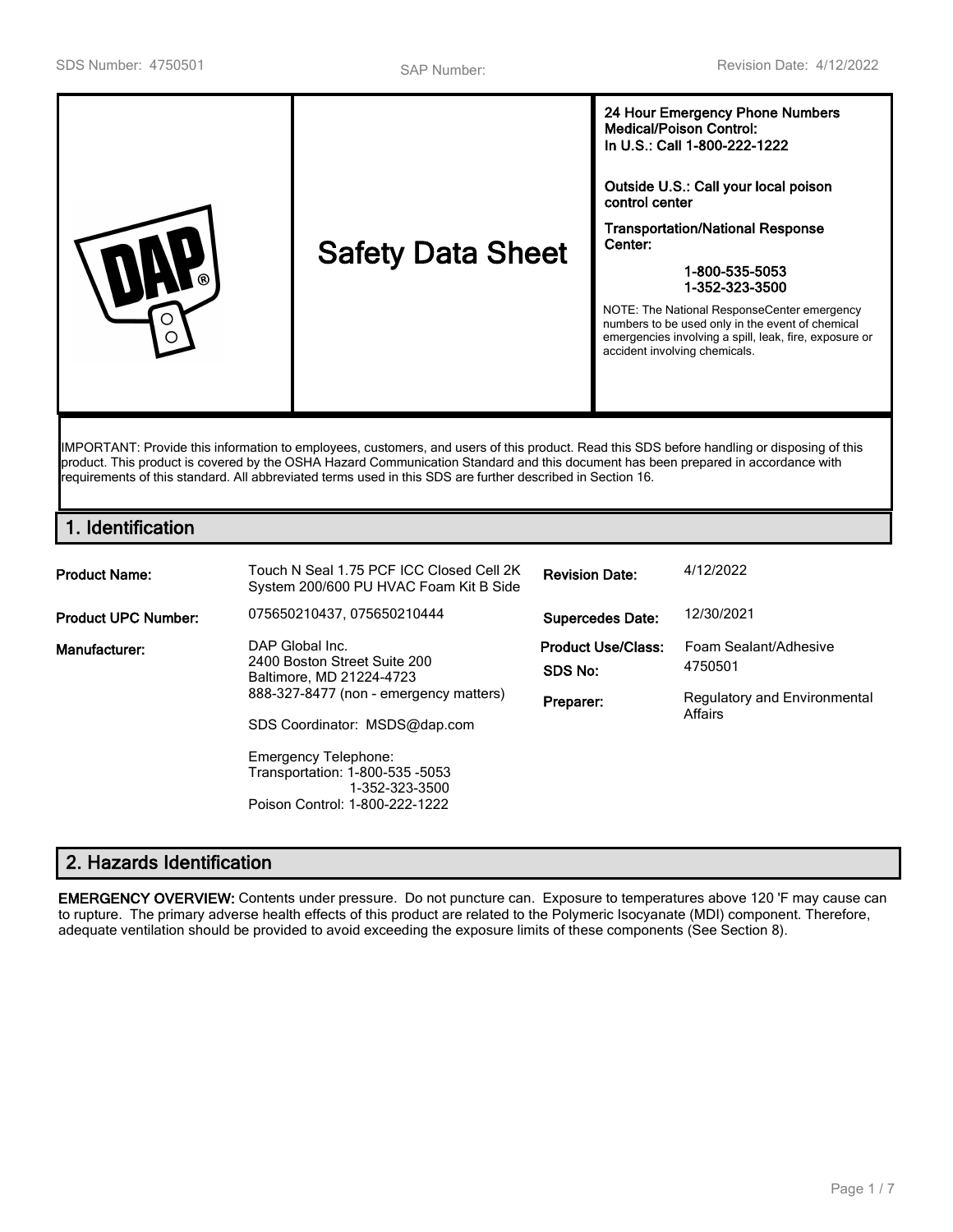# **GHS Classification**

Acute Tox. 4 Oral, Eye Irrit. 2, Gas under Pressure, Comp. Gas, STOT SE 3 NE

### **Symbol(s) of Product**



**Signal Word** Warning

#### **Possible Hazards**

53% of the mixture consists of ingredients of unknown acute toxicity

#### **GHS HAZARD STATEMENTS**

| Compressed Gas                             | H <sub>280</sub> | Contains gas under pressure; may explode if heated. |
|--------------------------------------------|------------------|-----------------------------------------------------|
| Acute Toxicity, Oral, category 4           | H302             | Harmful if swallowed.                               |
| Eye Irritation, category 2                 | H319             | Causes serious eye irritation.                      |
| STOT, single exposure, category 3, NE H336 |                  | May cause drowsiness or dizziness.                  |

#### **GHS LABEL PRECAUTIONARY STATEMENTS**

| Avoid breathing dust/fume/gas/mist/vapours/spray.                                                                                   |
|-------------------------------------------------------------------------------------------------------------------------------------|
| Wash thoroughly after handling.                                                                                                     |
| Use only outdoors or in a well-ventilated area.                                                                                     |
| Wear protective gloves/protective clothing/eye protection/face protection.                                                          |
| IF SWALLOWED: Call a POISON CENTER or doctor/physician if you feel unwell.                                                          |
| IF INHALED: Remove person to fresh air and keep comfortable for breathing.                                                          |
| IF IN EYES: Rinse cautiously with water for several minutes. Remove contact lenses, if<br>present and easy to do. Continue rinsing. |
| Rinse mouth.                                                                                                                        |
| If eye irritation persists: Get medical advice/attention.                                                                           |
| Store in a well-ventilated place. Keep container tightly closed.                                                                    |
| Store locked up.                                                                                                                    |
| Protect from sunlight. Store in a well-ventilated place.                                                                            |
| Dispose of contents/container.                                                                                                      |
|                                                                                                                                     |

# **GHS SDS PRECAUTIONARY STATEMENTS**<br>P270 Dor

Do no eat, drink or smoke when using this product.

# **3. Composition/Information on Ingredients**

| <b>Chemical Name</b><br>2-Butyne-1,4-diol, polymer with (chloromethyl)<br>oxirane, brominated, dehydrochlorinated,<br>methoxylated                                               | CAS-No.<br>68441-62-3   | Wt. % | <b>GHS Symbols</b><br>10-30 GHS07     | <b>GHS Statements</b><br>H302-319 |
|----------------------------------------------------------------------------------------------------------------------------------------------------------------------------------|-------------------------|-------|---------------------------------------|-----------------------------------|
| 1,1,1,2-Tetrafluoroethane (HFC-134A)<br>Poly[oxy(methyl-1,2-ethanediyl)],<br>.alpha.,.alpha.',.alpha."-(nitrilotri-2,1-ethanediyl)tris<br>[.omega.-hydroxy-                      | 811-97-2<br>37208-53-0  |       | 10-30 GHS07<br>10-30 No Information   | H336<br>No Information            |
| Tris(2-chloro-1-methylethyl) phosphate<br>Poly[oxy(methyl-1,2-ethanediyl)], .alpha.-<br>hydro-.omega.-hydroxy-, ether with .beta.-D-<br>fructofuranosyl.alpha.-D-glucopyranoside | 13674-84-5<br>9049-71-2 |       | 7-13 GHS07<br>5-10 No Information     | H302-332<br>No Information        |
| 1,1,1,3,3-Pentafluoropropane<br>Oxirane, methyl-, polymer with oxirane, ether with<br>2,6-bis[[bis(2-hydroxyethyl)amino]methyl]-4-<br>nonylphenol (5:1)                          | 460-73-1<br>52019-35-9  |       | 1-5 No Information<br>1-5 GHS05-GHS07 | No Information<br>H302-315-318    |
| Triethyl phosphate                                                                                                                                                               | 78-40-0                 |       | 1-5 GHS07                             | H302-319                          |

The text for GHS Hazard Statements shown above (if any) is given in the "Other information" Section.

# **4. First-aid Measures**

**FIRST AID - INHALATION:** If you experience difficulty in breathing, leave the area to obtain fresh air. If continued difficulty is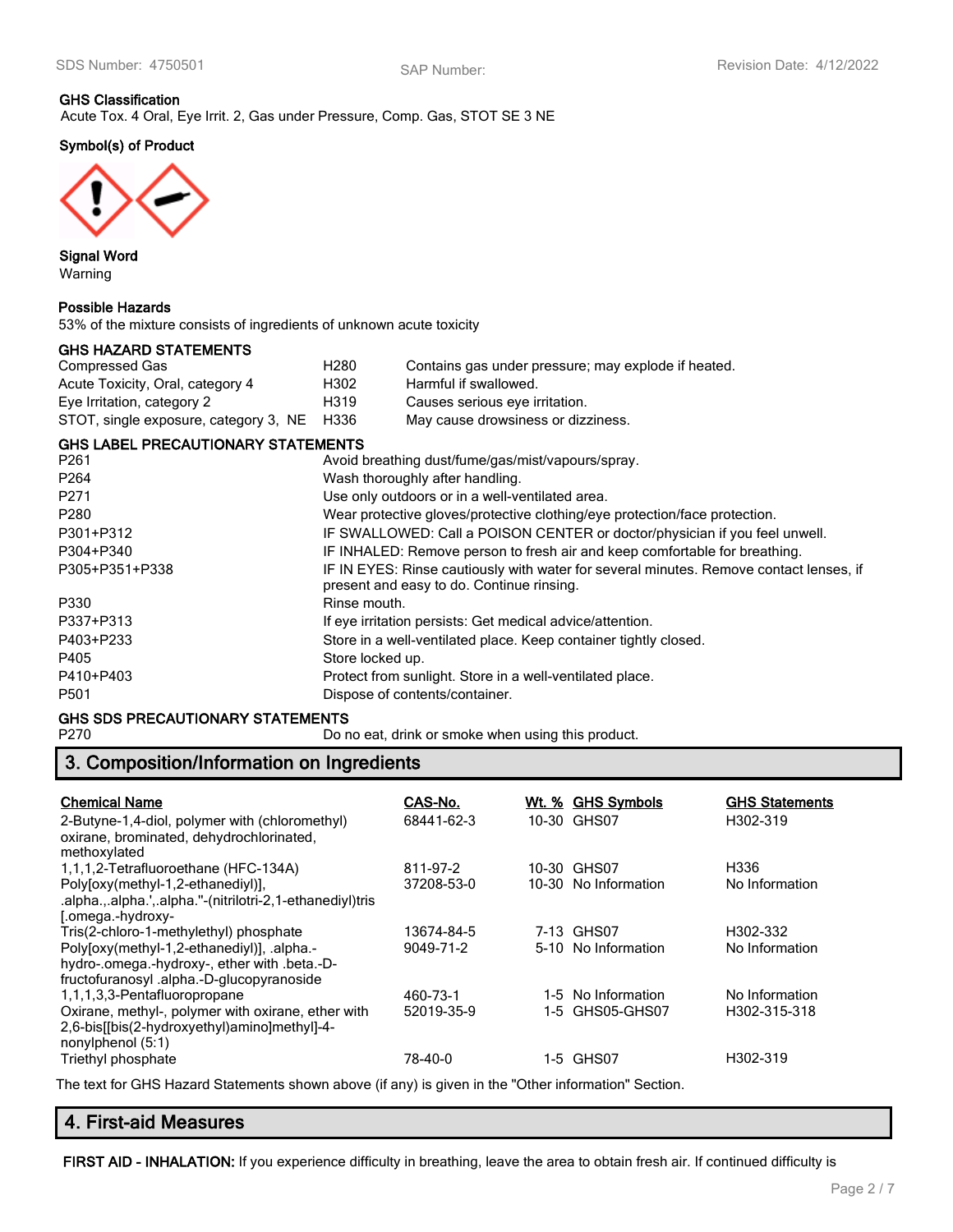experienced, get medical attention immediately.

**FIRST AID - SKIN CONTACT:** Wash skin with soap and water for 15 minutes. Get medical aid if symptoms persist. Use a rag to remove excess foam from skin and remove contaminated clothing. Use of a solvent, such as acetone (nail polish remover) or mineral spirits, may help in removing uncured foam residue from clothing or other surfaces (avoid eye contact). Cured foam may be physically removed by persistent washing with soap and water. If irritation develops, use mild skin cream. If irritation persists, obtain medical attention.

**FIRST AID - EYE CONTACT:** In case of contact, immediately flush eyes with large quantities of water for at least 15 minutes until irritation subsides. Get medical attention immediately.

**FIRST AID - INGESTION:** If swallowed, DO NOT INDUCE VOMITING. Get medical attention immediately.

#### **5. Fire-fighting Measures**

**UNUSUAL FIRE AND EXPLOSION HAZARDS:** Closed containers may burst if exposed to extreme heat or fire. Containers may explode if exposed to extreme heat.

**SPECIAL FIREFIGHTING PROCEDURES:** Wear self-contained breathing apparatus pressure-demand (NIOSH approved or equivalent) and full protective gear. Use water spray to cool exposed surfaces.

**EXTINGUISHING MEDIA:** Alcohol Foam, Carbon Dioxide, Dry Chemical, Water Spray or Fog, Water

#### **6. Accidental Release Measures**

#### **ENVIRONMENTAL MEASURES:** No Information

**STEPS TO BE TAKEN IF MATERIAL IS RELEASED OR SPILLED:** Contain spilled material and remove with inert absorbent. Dispose of contaminated absorbent, container and unused contents in accordance with local, state and federal regulations. Use personal protective equipment as necessary. Read all product instructions before using. Personal protective equipment should include impervious gloves, protective eye wear, and suitable work clothes. Uncured product is very sticky, so carefully remove the bulk of the foam by scraping it up and then immediately remove residue with a rag and solvent such as polyurethane cleaner, mineral spirits, acetone (nail polish remover), paint thinner, etc. Once the product has cured, it can only be removed physically by scraping, buffing, etc. Dispose as plastic waste (foam plastic) in accordance with all applicable guidelines and regulations. Spilled material becomes very slippery when wet. Sweep-up to prevent slipping hazard.

#### **7. Handling and Storage**

**HANDLING:** KEEP OUT OF REACH OF CHILDREN!DO NOT TAKE INTERNALLY. Make sure nozzle is directed away from yourself prior to discharge. Keep away from open flames, hot surfaces and sources of ignition. Keep containers away from excessive heat and freezing. Keep containers away from moisture. Wear appropriate personal protection. Avoid breathing vapor and contact with eyes, skin and clothing. Use only with adequate ventilation. Wash thoroughly after handling. Do not re-use empty containers.

**STORAGE:** Protect material from direct sunlight. Keep containers tightly closed in a dry, cool and well-ventilated place. Do not store at temperatures above 120 °F (49 °C). Store containers away from excessive heat and freezing. Store away from caustics and oxidizers.

#### **8. Exposure Controls/Personal Protection**

| Ingredients with Occupational Exposure Limits                                                                                                    |                      |                       |                     |                         |
|--------------------------------------------------------------------------------------------------------------------------------------------------|----------------------|-----------------------|---------------------|-------------------------|
| <b>Chemical Name</b>                                                                                                                             | <b>ACGIH TLV-TWA</b> | <b>ACGIH-TLV STEL</b> | <b>OSHA PEL-TWA</b> | <b>OSHA PEL-CEILING</b> |
| 2-Butyne-1,4-diol, polymer with<br>(chloromethyl) oxirane, brominated,<br>dehydrochlorinated, methoxylated                                       | N.E.                 | N.E.                  | N.E.                | N.E.                    |
| 1,1,1,2-Tetrafluoroethane (HFC-134A)                                                                                                             | N.E.                 | N.E.                  | N.E.                | N.E.                    |
| Poly[oxy(methyl-1,2-ethanediyl)],<br>.alpha.,.alpha.',.alpha."-(nitrilotri-2,1-<br>ethanediyl)tris[.omega.-hydroxy-                              | N.E.                 | N.E.                  | N.E.                | N.E.                    |
| Tris(2-chloro-1-methylethyl) phosphate                                                                                                           | N.E.                 | N.E.                  | N.E.                | N.E.                    |
| Poly[oxy(methyl-1,2-ethanediyl)], .alpha.- N.E.<br>hydro-.omega.-hydroxy-, ether with .beta.-<br>D-fructofuranosyl .alpha.-D-<br>glucopyranoside |                      | N.E.                  | N.E.                | N.E.                    |
| 1,1,1,3,3-Pentafluoropropane                                                                                                                     | N.E.                 | N.E.                  | N.E.                | N.E.                    |
| Oxirane, methyl-, polymer with oxirane,<br>ether with 2,6-bis[[bis(2-hydroxyethyl)<br>amino]methyl]-4-nonylphenol (5:1)                          | N.E.                 | N.E.                  | N.E.                | N.E.                    |
| Triethyl phosphate                                                                                                                               | N.E.                 | N.E.                  | N.E.                | N.E.                    |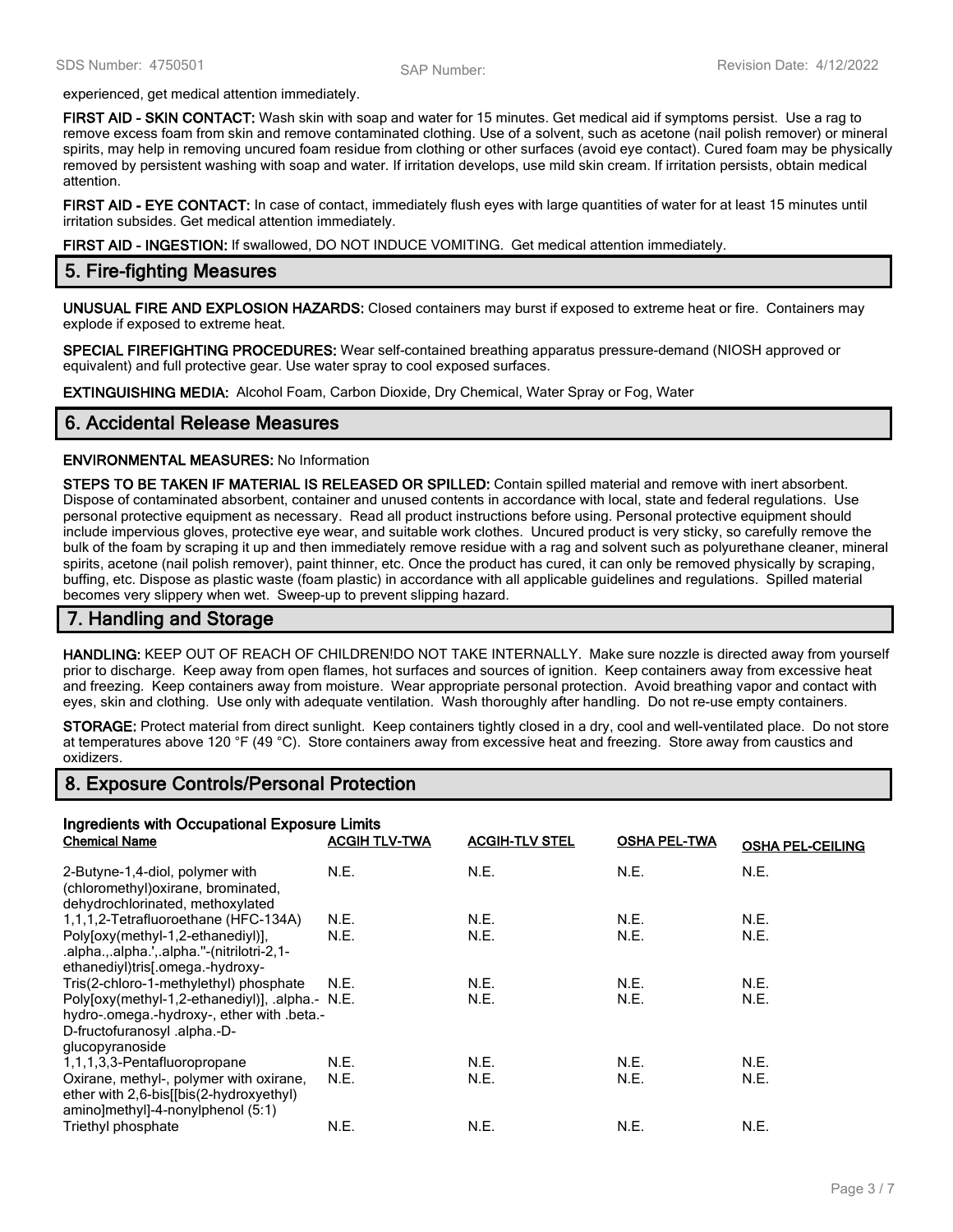**Further Advice: MEL = Maximum Exposure Limit OES = Occupational Exposure Standard SUP = Supplier's Recommendation Sk = Skin Sensitizer N.E. = Not Established**

#### **Personal Protection**



**RESPIRATORY PROTECTION:** No personal respiratory protective equipment normally required. If concentrations exceed the exposure limits specified, use of a NIOSH-approved supplied air respirator is recommended. Where the protection factor is exceeded, use of a Self Contained Breathing Apparatus (SCBA) may be necessary. A respiratory protection program that meets the OSHA 1910.134 and ANSI Z88.2 requirements must be followed whenever workplace conditions warrant a respirator's use.



**SKIN PROTECTION:** Wear nitrile, neoprene, or natural rubber gloves.



**EYE PROTECTION:** Goggles or safety glasses with side shields.



**OTHER PROTECTIVE EQUIPMENT:** Provide eyewash. Chemical-resistant apron.



**HYGIENIC PRACTICES:** Wash hands before breaks and at the end of workday. Remove and wash contaminated clothing before re-use.

# **9. Physical and Chemical Properties**

| Appearance:                       |    |
|-----------------------------------|----|
| Odor:                             |    |
| Density, g/cm3:                   |    |
| Freeze Point, °C:                 |    |
| <b>Solubility in Water:</b>       |    |
| <b>Decomposition Temperature,</b> | °€ |
| Boiling Range, °C:                |    |
| Minimum Flash Point, °C:          |    |
| <b>Evaporation Rate:</b>          |    |
| <b>Vapor Density:</b>             |    |
| <b>Combustible Dust:</b>          |    |

Does not support combustion

**Appearance:** Cream **Physical State:** Foam **Physical State: Odor:** Slight Solvent **Odor Threshold:** Not Established **Density, g/cm3:** 1.25 - 1.25 **pH:** Not Applicable **Freeze Point Applicable Point Applicable Viscosity (mPa.s):** Not Aplicable Not Established **Partition Coeff., n-octanol/water:** Not Established **Decomposition Temperature Temperature Temperature Constructs Constructs Area Figure 2.1 A.E.** - N.E. - N.E. **Boiling Range, °C:** N.A. - N.A. **Auto-Ignition Temperature, °C** Not Established **Minimum Flash Point, °C:** N.A. **Vapor Pressure, mmHg:** Not Established **Faster Than n-Butyl Acetate Flash Method:** Not Applicable **Vapor Density:** Heavier Than Air **Flammability, NFPA:** Non-Flammable

(See "Other information" Section for abbreviation legend) (If product is an aerosol, the flash point stated above is that of the propellant.)

# **10. Stability and Reactivity**

**STABILITY:** Stable under recommended storage conditions.

**CONDITIONS TO AVOID:** Excessive heat and freezing.

**INCOMPATIBILITY:** Incompatible with strong bases and oxidizing agents. Reacts with isocynates.

**HAZARDOUS DECOMPOSITION PRODUCTS:** Normal decomposition products, i.e., COx, NOx.

#### **11. Toxicological Information**

**EFFECT OF OVEREXPOSURE - INHALATION:** Vapors may be irritating to eyes, nose, throat, and lungs. Inhalation of high concentrations may cause headache, nausea, and dizziness.

**EFFECT OF OVEREXPOSURE - SKIN CONTACT:** May cause skin irritation.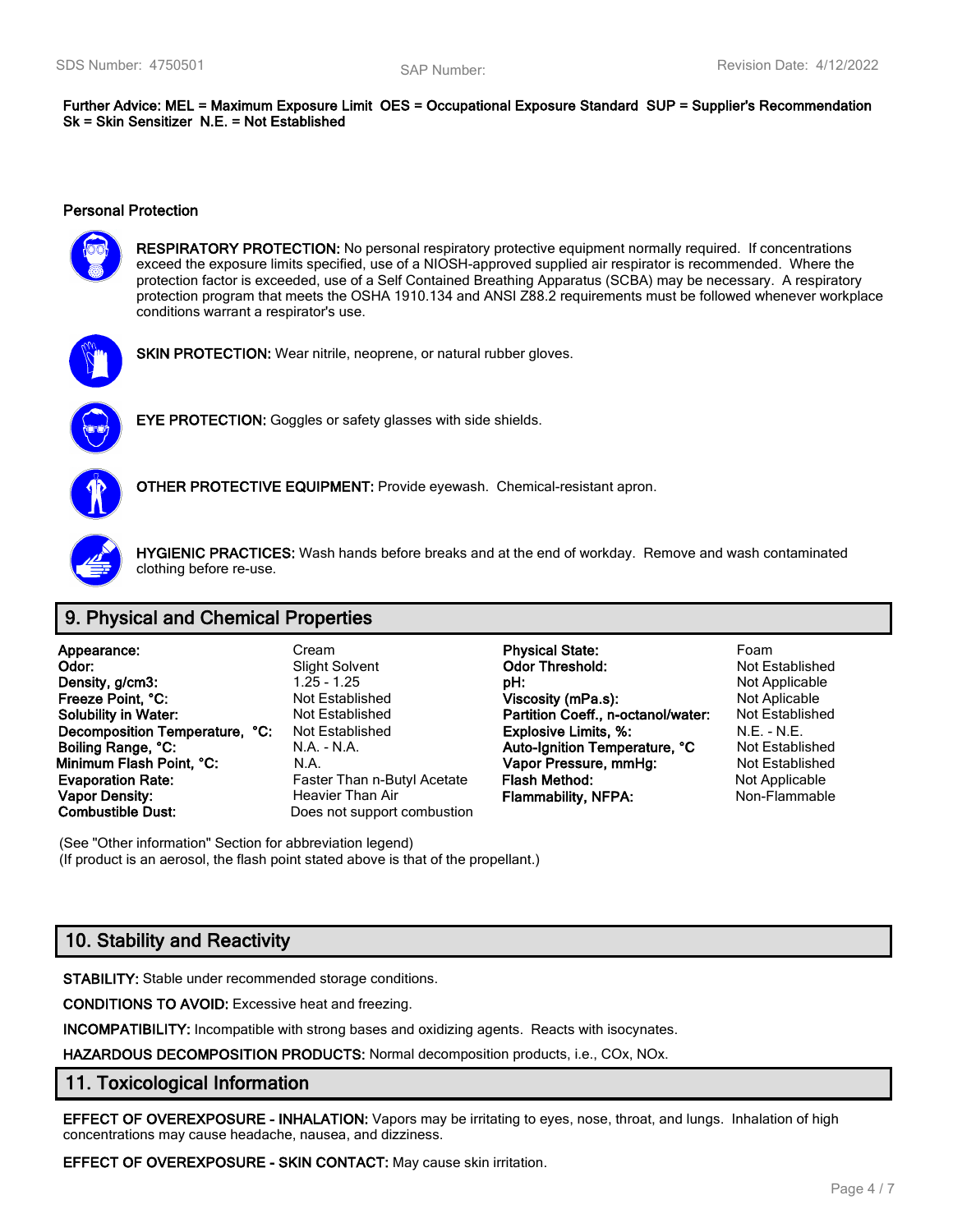**EFFECT OF OVEREXPOSURE - EYE CONTACT:** Direct eye contact may cause irritation. Mist and vapors may cause eye irritation. Foam contact can cause physical damage due to adhesive character.

**EFFECT OF OVEREXPOSURE - INGESTION:** May be harmful if swallowed. Ingestion may cause gastrointestinal irritation, nausea, vomiting and diarrhea.

**CARCINOGENICITY:** No Information

**EFFECT OF OVEREXPOSURE - CHRONIC HAZARDS:** No Information

**PRIMARY ROUTE(S) OF ENTRY:** Skin Contact, Inhalation, Eye Contact

#### **Acute Toxicity Values**

**The acute effects of this product have not been tested. Data on individual components are tabulated below**

| CAS-No.<br>68441-62-3 | <b>Chemical Name</b><br>2-Butyne-1,4-diol, polymer with (chloromethyl)<br>oxirane, brominated, dehydrochlorinated,<br>methoxylated     | Oral LD50<br>1337 mg/kg Rat                     | Dermal LD50<br>N.I. | Vapor LC50<br>N.I. |
|-----------------------|----------------------------------------------------------------------------------------------------------------------------------------|-------------------------------------------------|---------------------|--------------------|
| 811-97-2              | 1,1,1,2-Tetrafluoroethane (HFC-134A)                                                                                                   | N.I.                                            | N.I.                | N.I.               |
| 37208-53-0            | Poly[oxy(methyl-1,2-ethanediyl)],<br>.alpha.,.alpha.',.alpha."-(nitrilotri-2,1-<br>ethanediyl)tris[.omega.-hydroxy-                    | N.I.                                            | >2000 mg/kg Rat     | N.I.               |
| 13674-84-5            | Tris(2-chloro-1-methylethyl) phosphate                                                                                                 | 1500 mg/kg Rat                                  | >5000 mg/kg Rabbit  | N.I.               |
| 9049-71-2             | Polyloxy(methyl-1,2-ethanediyl)], .alpha.-<br>hydro-.omega.-hydroxy-, ether with .beta.-D-<br>fructofuranosyl.alpha.-D-glucopyranoside | N.I.                                            | >5000 mg/kg Rabbit  | N.I.               |
| 460-73-1              | 1,1,1,3,3-Pentafluoropropane                                                                                                           | N.I.                                            | N.I.                | N.I.               |
| 52019-35-9            | Oxirane, methyl-, polymer with oxirane, ether<br>with 2,6-bis[[bis(2-hydroxyethyl)amino]<br>methyl]-4-nonylphenol $(5:1)$              | 1370 mg/kg Rat                                  | N.I.                | N.I.               |
| 78-40-0               | Triethyl phosphate                                                                                                                     | 1100 - 1600 mg/kg Rat > 20000 mg/kg Rabbit N.I. |                     |                    |

N.I. = No Information

### **12. Ecological Information**

**ECOLOGICAL INFORMATION:** No Information

#### **13. Disposal Information**

**DISPOSAL INFORMATION:** Contents under pressure. Dispose of material in accordance with all federal, state and local regulations. State and Local regulations/restrictions are complex and may differ from Federal regulations. Responsibility for proper waste disposal is with the owner of the waste. Liquids cannot be disposed of in a landfill. Do not dispose of waste into sewer. Do not re-use empty containers. Before disposing of containers, relieve container of any remaining product and pressure. Empty cylinders, once relieved of all pressure, can be disposed of as non-hazardous waste.

**STEPS TO BE TAKEN IF MATERIAL IS RELEASED OR SPILLED:** Contain spilled material and remove with inert absorbent. Dispose of contaminated absorbent, container and unused contents in accordance with local, state and federal regulations. Use personal protective equipment as necessary. Read all product instructions before using. Personal protective equipment should include impervious gloves, protective eye wear, and suitable work clothes. Uncured product is very sticky, so carefully remove the bulk of the foam by scraping it up and then immediately remove residue with a rag and solvent such as polyurethane cleaner, mineral spirits, acetone (nail polish remover), paint thinner, etc. Once the product has cured, it can only be removed physically by scraping, buffing, etc. Dispose as plastic waste (foam plastic) in accordance with all applicable guidelines and regulations. Spilled material becomes very slippery when wet. Sweep-up to prevent slipping hazard.

### **14. Transport Information**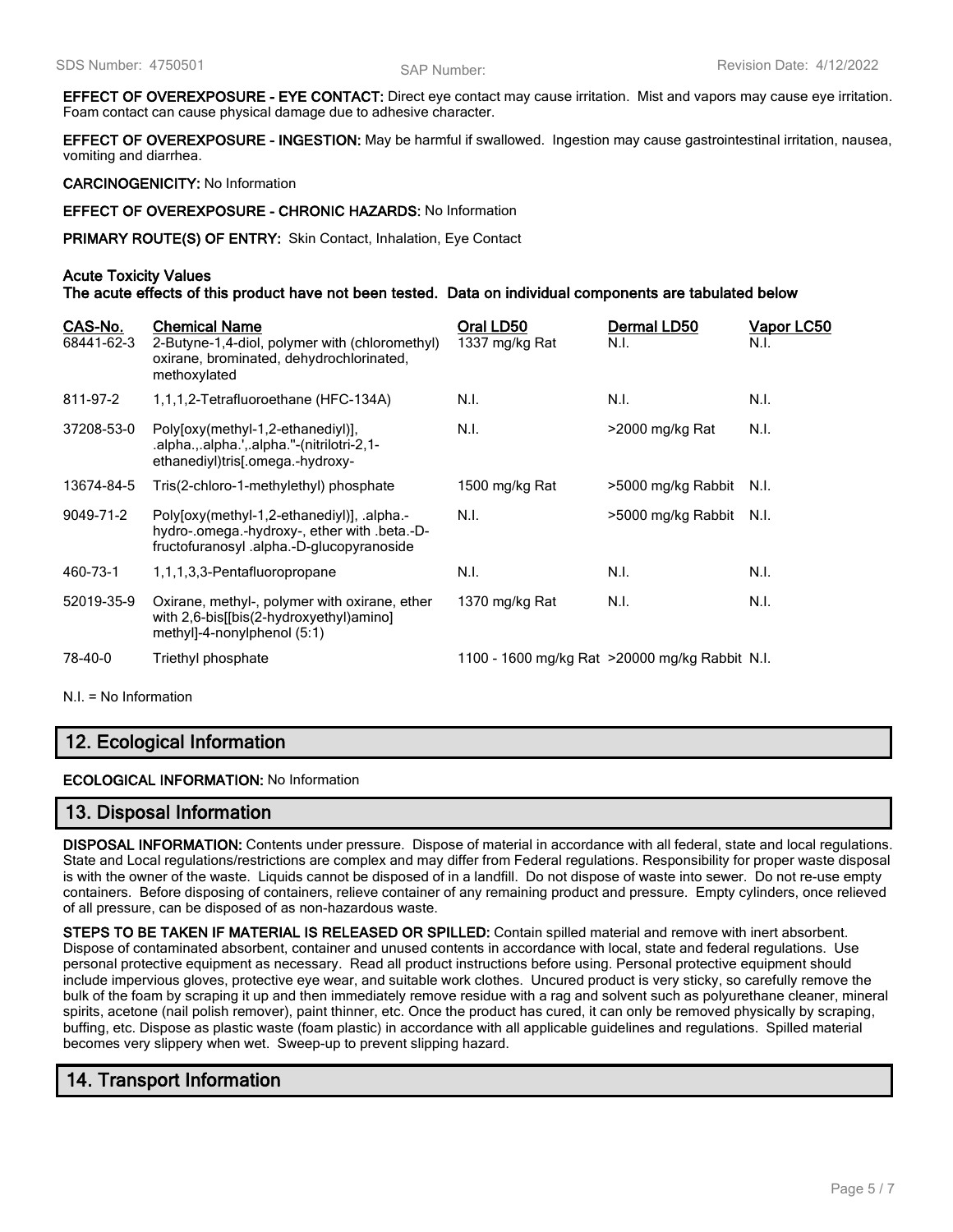| DOT UN/NA Number:                                              | <b>UN3500</b>        |
|----------------------------------------------------------------|----------------------|
| <b>DOT Proper Shipping Name:</b><br><b>DOT Technical Name:</b> | Chemica<br>(Fluorina |
| DOT Hazard Class:                                              | 2.2 Non-             |
| Hazard SubClass:                                               | N.A.                 |
| Packing Group:                                                 | N.A.                 |

Chemical under pressure, n.o.s. (Fluorinated hydrocarbon, Nitrogen) 2.2 Non-flamm compressed gas

### **15. Regulatory Information**

### **U.S. Federal Regulations:**

#### **CERCLA - SARA Hazard Category**

This product has been reviewed according to the EPA 'Hazard Categories' promulgated under Sections 311 and 312 of the Superfund Amendment and Reauthorization Act of 1986 (SARA Title III) and is considered, under applicable definitions, to meet the following categories:

Gas under pressure, Acute Toxicity (any route of exposure), Serious eye damage or eye irritation, Specific target organ toxicity (single or repeated exposure)

#### **SARA SECTION 313:**

This product contains the following substances subject to the reporting requirements of Section 313 of Title III of the Superfund Amendment and Reauthorization Act of 1986 and 40 CFR part 372:

No Sara 313 components exist in this product.

#### **TOXIC SUBSTANCES CONTROL ACT:**

All ingredients in this product are either on TSCA inventory list, or otherwise exempt. This product contains the following chemical substances subject to the reporting requirements of TSCA 12(B) if exported from the United States:

No TSCA 12(b) components exist in this product.

| 16. Other Information  |                                                                        |                                                                                                                                                                            |                                              |  |  |
|------------------------|------------------------------------------------------------------------|----------------------------------------------------------------------------------------------------------------------------------------------------------------------------|----------------------------------------------|--|--|
| <b>Revision Date:</b>  | 4/11/2022                                                              |                                                                                                                                                                            | <b>Supersedes Date:</b><br>12/30/2021        |  |  |
| Reason for revision:   |                                                                        | <b>Product Composition Changed</b><br>Substance and/or Product Properties Changed in Section(s):<br>01 - Product Information<br>08 - Exposure Controls/Personal Protection |                                              |  |  |
| Datasheet produced by: |                                                                        | <b>Regulatory Department</b>                                                                                                                                               |                                              |  |  |
| <b>HMIS Ratings:</b>   |                                                                        |                                                                                                                                                                            |                                              |  |  |
| Health:                | <b>Flammability:</b>                                                   | <b>Reactivity:</b>                                                                                                                                                         | <b>Personal Protection:</b>                  |  |  |
|                        |                                                                        | 0                                                                                                                                                                          | X                                            |  |  |
|                        |                                                                        |                                                                                                                                                                            | VOC Less Water Less Exempt Solvent, g/L: 0.0 |  |  |
|                        |                                                                        |                                                                                                                                                                            | VOC Material, $g/L$ : 0                      |  |  |
|                        | VOC as Defined by California Consumer Product Regulation, Wt/Wt%: 0.00 |                                                                                                                                                                            |                                              |  |  |
|                        |                                                                        |                                                                                                                                                                            | VOC Actual, Wt/Wt%: 0.0                      |  |  |
|                        |                                                                        | Text for GHS Hazard Statements shown in Section 3 describing each ingredient:                                                                                              |                                              |  |  |
| H302                   | Harmful if swallowed.                                                  |                                                                                                                                                                            |                                              |  |  |

H315 Causes skin irritation. H318 Causes serious eye damage. H319 Causes serious eye irritation. H332 Harmful if inhaled. H336 May cause drowsiness or dizziness.